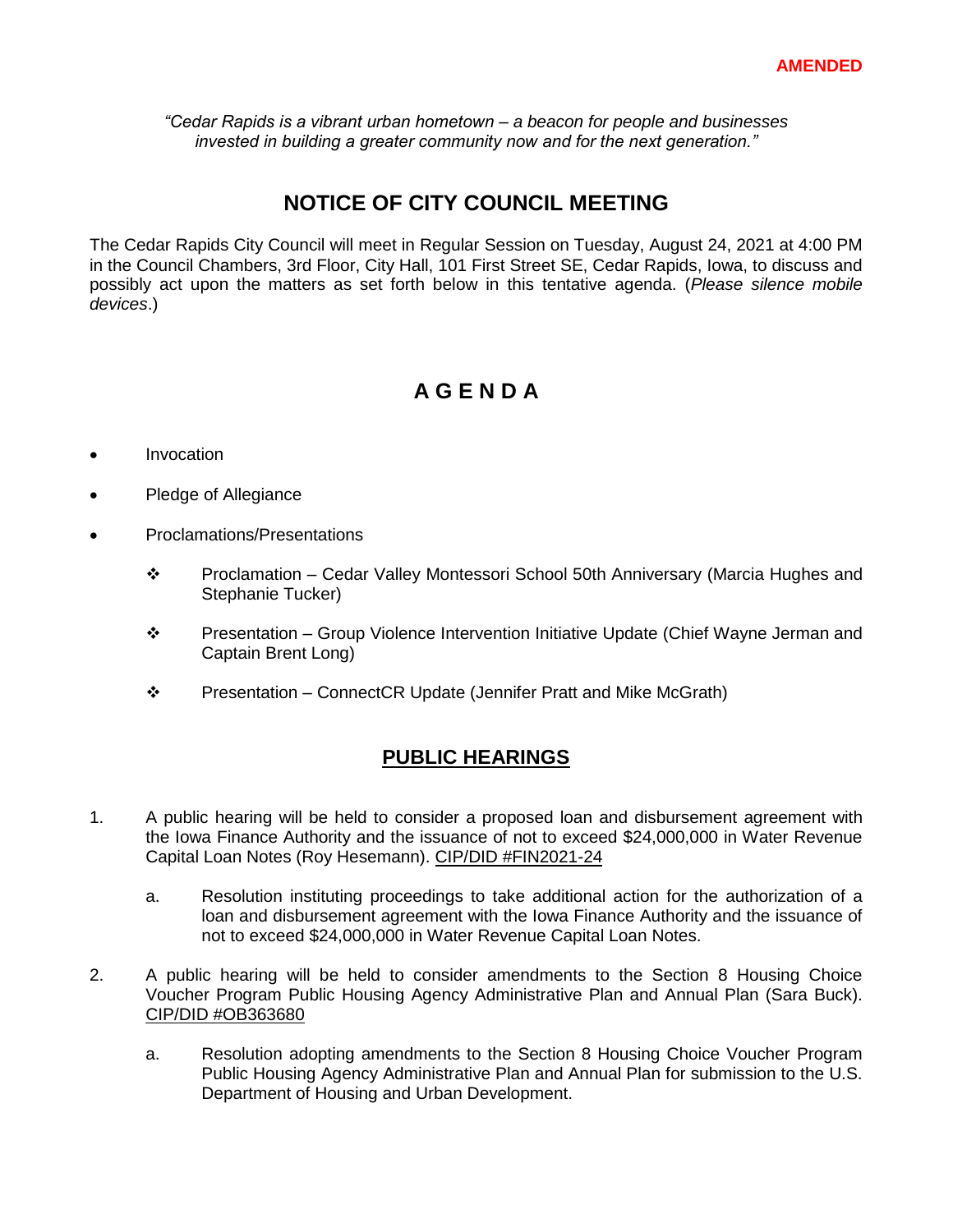- 3. A public hearing will be held to consider establishment of an Urban Revitalization Area for property at 1203 Rockford Road SW as requested by Cobra Metals, LLC (Caleb Mason). CIP/DID #URTE-0045-2021
	- a. Resolution approving the Cobra Metals Urban Revitalization Plan for property at 1203 Rockford Road SW as requested by Cobra Metals, LLC.
	- b. First Reading: Ordinance establishing the Cobra Metals Urban Revitalization Area for property at 1203 Rockford Road SW as requested by Cobra Metals, LLC.
- 4. A public hearing will be held to consider the annexation of territory generally located east of Earhart Lane SW and north of Walford Road as requested by Leland and Shirley Votroubek (Jeff Wozencraft). CIP/DID #ANNX-032192-2021
	- a. Resolution authorizing the annexation of territory generally located east of Earhart Lane SW and north of Walford Road as requested by Leland and Shirley Votroubek.
- 5. A public hearing will be held to consider a change of zone for property at 8105 18th Street SW from A-AG, Agricultural District, to I-GI, General Industrial District, as requested by T & M Land Ventures, LLC (David Houg). CIP/DID #RZNE-032131-2021
	- a. First Reading: Ordinance granting a change of zone for property at 8105 18th Street SW from A-AG, Agricultural District, to I-GI, General Industrial District, as requested by T & M Land Ventures, LLC.
- 6. A public hearing will be held to consider a change of zone for property at 650 Capital Drive SW from S-MR, Suburban Mixed Use Regional Center District, to I-LI, Light Industrial District, as requested by Wright Capital Investment, LLC (David Houg). CIP/DID #RZNE-032132-2021
	- a. First Reading: Ordinance granting a change of zone for property at 650 Capital Drive SW from S-MR, Suburban Mixed Use Regional Center District, to I-LI, Light Industrial District, as requested by Wright Capital Investment, LLC.
- 7. A public hearing will be held to consider amending the Future Land Use Map in the City's Comprehensive Plan from U-MI, Urban Medium Intensity Area, to U-HI, Urban High Intensity Area, and a change of zone from A-AG, Agricultural District, to S-MR, Suburban Mixed Use Regional Center District, for property at 5130 Ushers Ferry Road NE as requested by Barbara Waterhouse. CIP/DID #RZNE-032173-2021 **CANCELLED AT THE REQUEST OF THE DEVELOPMENT SERVICES DEPARTMENT.**

## **PUBLIC COMMENT**

*This is an opportunity for the public to address the City Council on any subject pertaining to Council action scheduled for today. If you wish to speak, place your name on the sign-up sheet on the table outside the Council Chambers and approach the microphone when called upon.*

## **MOTION TO APPROVE AGENDA**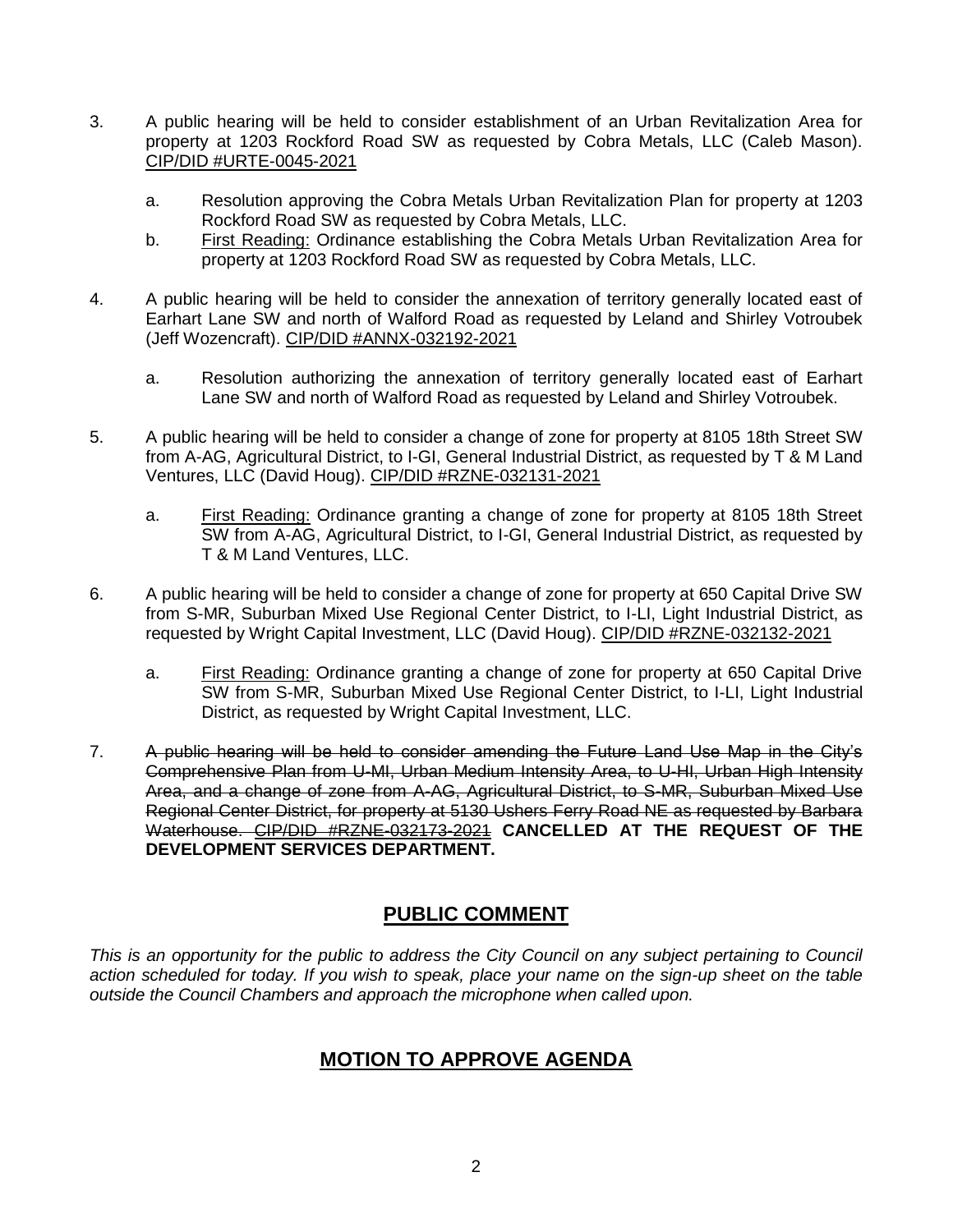## **CONSENT AGENDA**

*These are routine items, some of which are old business and some of which are new business. They will be approved by one motion without individual discussion unless Council requests that an item be removed for separate consideration.*

- 8. Motion to approve the minutes.
- 9. Resolution authorizing payment of dues in the amount of \$92,364.73 to the Corridor Metropolitan Planning Organization for fiscal year 2022. CIP/DID #OB274833
- 10. Resolution designating a 1.15-acre parcel of Veterans Memorial Drive SW as City-owned right-of-way to support future utility, traffic and roadway needs. CIP/DID #EROW-032288-2021
- 11. Resolution rescinding Resolution No. 2083-09-03, which established "30 Minute Parking, 9:00 AM to 8:00 PM" on the east side of 10th Street NW from 1st Avenue northerly for a distance of 75 feet. CIP/DID #PARK-032285-2021
- 12. Resolution rescinding Resolution No. 406-3-77, which established "No Parking Anytime" on the west side of 8th Street NW from D Avenue north to the alley, and establishing "No Parking Anytime" on the east side of 8th Street NW between D Avenue and E Avenue. CIP/DID #PARK-032286-2021
- 13. Resolution rescinding Resolution No. 513-3-93, which established "One Hour Parking, 7:00 A.M. to 7:00 P.M. except Sunday and holidays" on the east side of 15th Street NW from the alley between A Avenue and Burch Avenue northerly for a distance of 40 feet, and establishing "No Parking Anytime" on the east side of 15th Street NW between A Avenue and Burch Avenue. CIP/DID #PARK-032284-2021
- 14. Preliminary resolution for the replacement of sanitary sewer services for the Cottage Grove Avenue SE Improvements from Forest Drive to 34th Street project. **(Paving for Progress)**  CIP/DID #3012286-00
- 15. Preliminary resolution for the construction of sidewalk improvements for the Wiley Trail from Williams Boulevard to 16th Avenue SW project. CIP/DID #325052-00
- 16. Resolution fixing value of lots and adopting preliminary plat and schedule, estimate of cost and proposed preliminary plans and specifications for the replacement of Orangeburg sanitary sewer service with the Trail Ridge Road SE from Red Fox Road to Indiandale Road project. **(Paving for Progress)** CIP/DID #3012291-00
- 17. Resolution adopting and levying final schedule of assessments and providing for the payment thereof for sanitary sewer service replacement with the Peace Avenue NW Improvements from Midway Drive to Jacolyn Drive project. **(Paving for Progress)** CIP/DID #3012152-00
- 18. Resolution authorizing the addition of a full-time Recruitment Program Manager position in the Human Resources Department. CIP/DID #HR0067
- 19. Resolution authorizing a Police Officer to attend hazardous devices training in Huntsville, AL from October 23 to November 25, 2021 for an estimated amount of \$6,500. CIP/DID #PD0055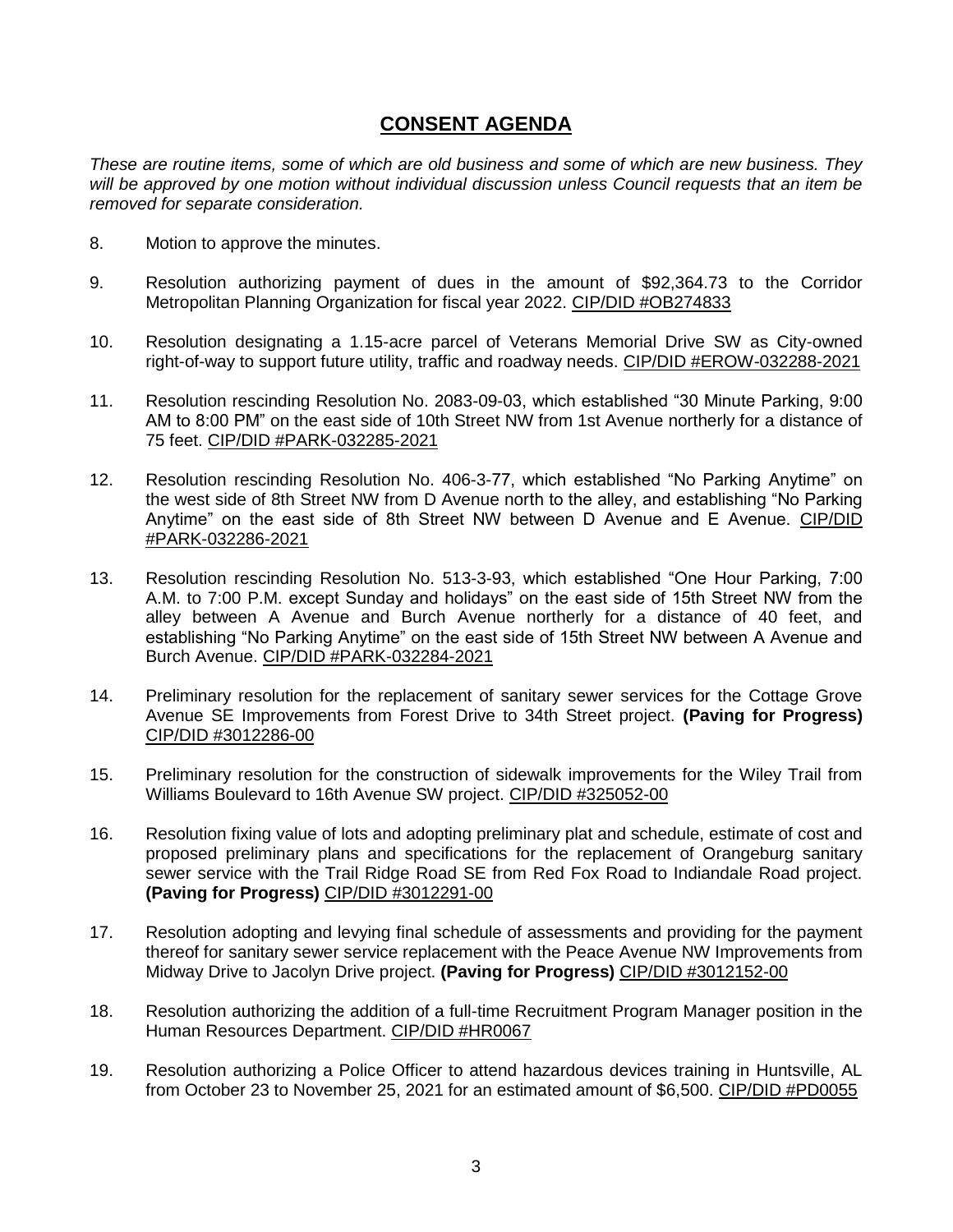- 20. Motions setting public hearing dates for:
	- a. September 14, 2021 to consider a Lease Agreement with M-D Ventures LP and Mary Ream for surface parking behind and adjacent to 799 and 801 Blairs Ferry Road NE. CIP/DID #LSES-032213-2021
	- b. September 28, 2021 to consider annexation of land generally located south of Woodview Drive NE and west of Edgewood Road NE as requested by Bryce and Colleen Marolf. CIP/DID #ANNX-030543-2020
- 21. Motions setting public hearing dates and directing publication thereof, filing plans and/or specifications, form of contract and estimated cost, advertising for bids by posting notice to bidders as required by law, and authorizing City officials or designees to receive and open bids and publicly announce the results for:
	- a. September 14, 2021 Cherokee Trail (Phase 2B) from Cherry Hill Park to Sharon Lane, Along Gordon Avenue through Cherokee Park to Midway Drive NW project (estimated cost is \$3,800,000). CIP/DID #325069-07
	- b. September 14, 2021 Tower Terrace Road: Phase A Grading from East of Meadowknolls Road to Alburnett Road project (estimated cost is \$4,450,000). CIP/DID #301666-03
- 22. Motion approving the beer/liquor/wine applications of: CIP/DID #OB1145716
	- a. 2nd Avenue Corner Pocket, 609 2nd Avenue SW.
	- b. 7 Star Liquor & Tobacco Outlet, 502 E Avenue NW.
	- c. Applebee's Neighborhood Grill, 2645 Edgewood Road SW.
	- d. Bo Mac's, 219 16th Avenue SE.
	- e. Chappy's Safari Lounge, 229 16th Avenue SW.
	- f. CVS Pharmacy #8443, 3419 16th Avenue SW.
	- g. Czech Village New Bohemia Main Street District, 329 10th Ave SE, Suite 123 (5-day license for an event on the 16th Avenue Bridge of Lions).
	- h. Daisy's Garage, 5240 Edgewood Road NE.
	- i. Dollar General #10774, 266 Blairs Ferry Road NE.
	- j. Dollar General #3781, 151 Jacolyn Drive NW.
	- k. Dollar General #6190, 403 Edgewood Road NW.
	- l. Dollar General #9141, 3451 Mount Vernon Road SE.
	- m. Dostal Catering Service, 1211 Wiley Boulevard SW.
	- n. Family Dollar #24541, 901 1st Avenue SW.
	- o. Fleet Farm, 4650 Cross Pointe Boulevard NE.
	- p. Fleet Farm Fuel, 5245 Edgewood Road NE.
	- q. Godfather's Pizza, 3647 1/2 1st Avenue SE.
	- r. Hy-Vee #6 Market Cafe, 4035 Mount Vernon Road SE.
	- s. Hy-Vee #6 Tasting Room, 4035 Mount Vernon Road SE.
	- t. Hy-Vee Vets Memorial, 50 2nd Avenue Bridge.
	- u. Iowa Smoke Shop, 70 Kirkwood Court SW.
	- v. Kingston's Steak House, 568 Boyson Road NE (new formerly Butcher Block Steak House).
	- w. Kum & Go #508, 30 Four Oaks Drive SW.
	- x. Kwik Star #106, 4141 Center Point Road NE.
	- y. Kwik Star #165, 3730 Williams Boulevard SW.
	- z. Pancheros Mexican Grill, 5300 Edgewood Road NE.
	- aa. Persis Biryani Indian Grill, 4862 1st Avenue NE.
	- ab. Popoli Ristorante & Sullivan's Bar, 101 3rd Avenue SW (new reopening).
	- ac. St. Ludmila's Catholic Church, 211 21st Avenue SW (5-day permit for an event).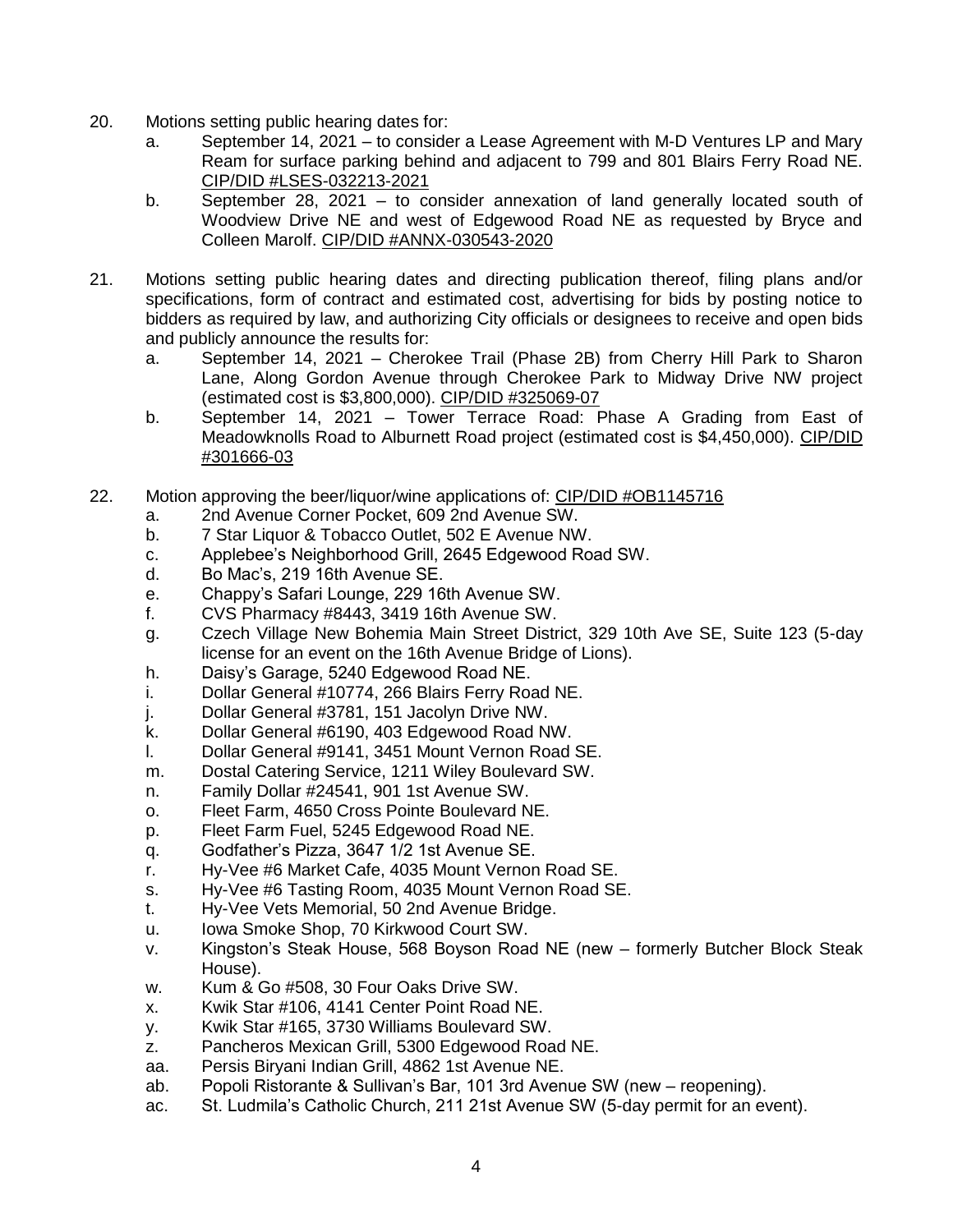- ad. Theatre Cedar Rapids, 102 3rd Street SE.
- ae. Tommy's Restaurant, 393 Edgewood Road NW (adding permanent outdoor service).
- 23. Resolutions approving:
	- a. Payment of bills. CIP/DID #FIN2021-01
	- b. Payroll. CIP/DID #FIN2021-02
	- c. Transfer of funds. CIP/DID #FIN2021-03
- 24. Resolutions appointing and thanking the following individuals:
	- a. Appointing Steve Mescher (effective through June 30, 2023) to the Parking Violation Administrative Review Panel. CIP/DID #OB499676
	- b. Vote of thanks to Jennifer Pickar for serving on the Parking Violation Administrative Review Panel. CIP/DID #OB499676
- 25. Resolutions approving the special event applications for:
	- a. NewBo Run Half Marathon and 10k (includes road closures) on September 5, 2021. CIP/DID #SPEC-014464-2021
	- b. Dinner on the Bridge (includes road closures) on September 9, 2021. CIP/DID #SPEC-014516-2021
- 26. Resolutions approving assessment actions:
	- a. Intent to assess Solid Waste and Recycling cleanup costs nine properties. CIP/DID #SWM-015-21
	- b. Levy assessment Solid Waste and Recycling cleanup costs nine properties. CIP/DID #SWM-011-21
	- c. Levy assessment Solid Waste and Recycling delinquent weed mowing charges 53 properties. CIP/DID #FIN2021-07
	- d. Intent to assess Water Division delinguent municipal utility bills 30 properties. CIP/DID #WTR082421-01
	- e. Levy assessment Water Division delinquent municipal utility bills 14 properties. CIP/DID #WTR071321-01
- 27. Resolutions accepting subdivision improvements and approving Maintenance Bonds:
	- a. Sanitary sewer in Stags Leap Estates Fourth Addition and 4-year Maintenance Bond submitted by Connolly Construction, Inc. in the amount of \$36,092.50. CIP/DID #FLPT-030676-2020
	- b. Storm sewer in Stags Leap Estates Fourth Addition and 4-year Maintenance Bond submitted by Connolly Construction, Inc. in the amount of \$64,215.66. CIP/DID #FLPT-030676-2020
	- c. Water system improvements in Stags Leap Estates Fourth Addition and 4-year Maintenance Bond submitted by Connolly Construction, Inc. in the amount of \$28,071.48. CIP/DID #2021019-01
- 28. Resolutions approving actions regarding purchases, contracts and agreements:
	- a. Fleet Services Division purchase of an articulating sidewalk plow package from MacQueen Equipment for use by the Streets Division in the amount of \$155,628.50. CIP/DID #FLT078
	- b. Water Division purchase of license renewal and technical support for the Oracle database and customer service/billing system from Mythics in the amount of \$124,858.48 for fiscal year 2022. CIP/DID #OB887428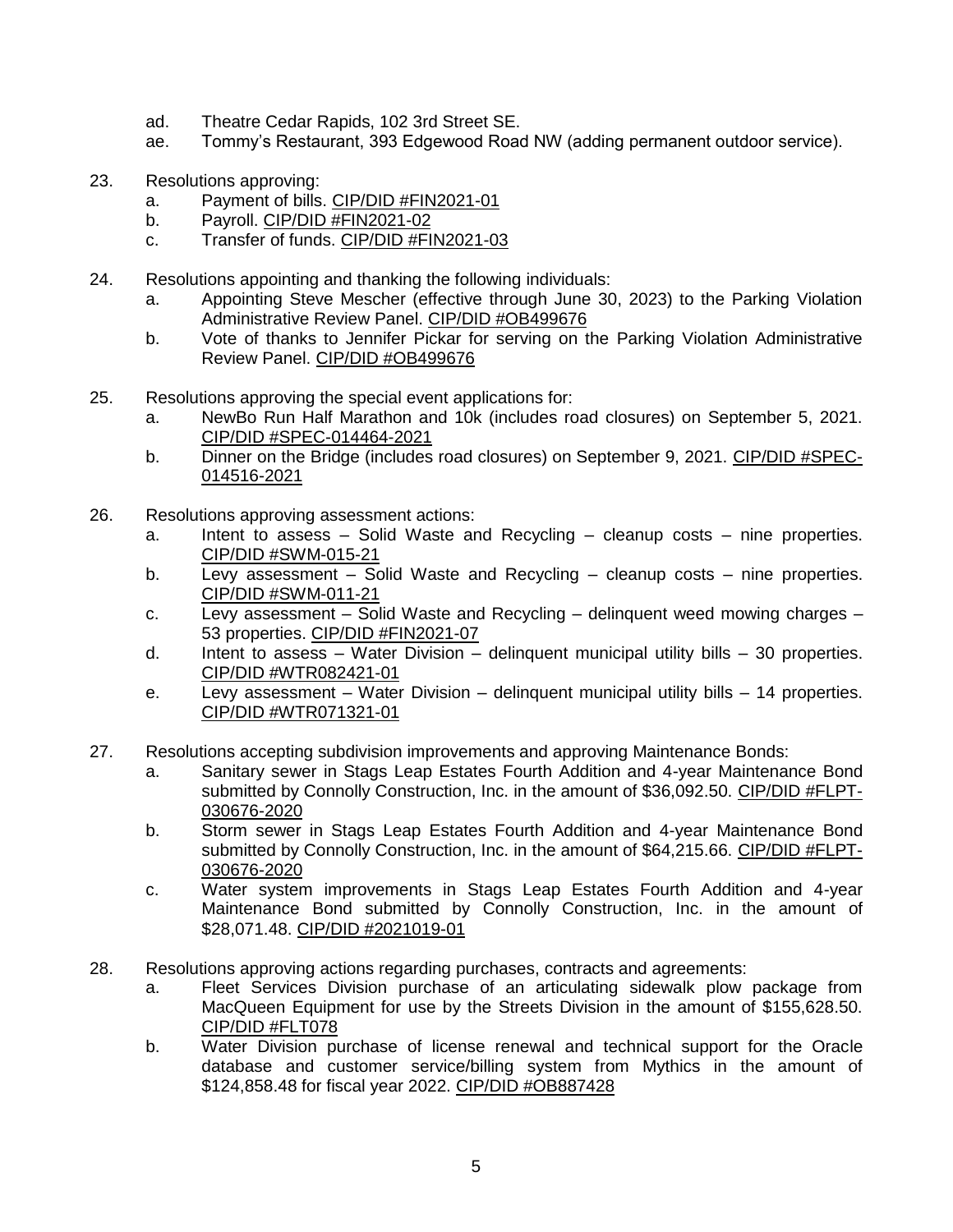- c. Amendment No. 2 to the contract with Crawford Quarry Company for lagoon ash sand storage for the Water Pollution Control Facility to increase volume for an amount not to exceed \$10,000 (original contract amount was \$60,000; total contract amount with this amendment is \$70,000). CIP/DID #PUR1119-112
- d. Water Pollution Control Facility purchase of a mixer for use in the nitrification system from Trident Process, Inc., in the amount of \$70,762. CIP/DID #WPC082421-01
- e. Amendment No. 2 to the Professional Services Agreement with Benchmark, Inc. for an amount not to exceed \$20,000 for additional services for the Anaerobic Biogas, Anaerobic Chemical, and Centrifuge Buildings Roof Replacements project (original contract amount was \$76,000; total contract amount with this amendment is \$112,500). CIP/DID #6150031-01
- f. Amendment No. 2 to the Professional Services Agreement with Bolton & Menk, Inc. specifying an increased amount not to exceed \$46,872 for engineering design services in connection with the 8th Avenue SW from 15th Street to Rockford Road Roadway Improvements project (original contract amount was \$197,510; total contract amount with this amendment is \$268,960). **(Paving for Progress)** CIP/DID #3012101-03
- g. Professional Services Agreement with Bolton & Menk, Inc. for an amount not to exceed \$71,484 for design services in connection with the Crestwood Drive NW Pedestrian and Roadway Improvements project. CIP/DID #301946-01
- h. Professional Services Agreement with HDR Engineering, Inc. for an amount not to exceed \$290,145 for design services in connection with the 26th Street SE Reconstruction from Bever Avenue to Meadowbrook Drive project. **(Paving for Progress)** CIP/DID #3012380-01
- i. Professional Services Agreement with HDR Engineering, Inc. for an amount not to exceed \$358,700 for design services in connection with the FY22 Stormwater Master Plan Update project. CIP/DID #304355-07
- j. Professional Services Agreement with Snyder and Associates, Inc. for an amount not to exceed \$568,200 for design services in connection with the 8th Avenue SE and Mount Vernon Road SE from 8th Street to 14th Street Reconstruction project. CIP/DID #301956-01
- k. Amendment No. 1 to the Professional Services Agreement with Snyder & Associates, Inc. specifying an increased amount not to exceed \$110,030 for design services in connection with the 15th and 16th Avenue SW Bridge Overpass project (original contract amount was \$49,919; total contract amount with this amendment is \$159,949). CIP/DID #305142-01
- l. Amendment No. 3 to the Professional Services Agreement with Strand Associates, Inc. for an amount not to exceed \$5,500 for the NE Booster Station Motor Control Center Replacement project (original contract amount was \$110,000; total contract amount with this amendment is \$155,500). CIP/DID #6250070-01
- m. Change Order No. 3 in the amount of \$42,278.40 with McComas-Lacina Construction LC for the ImOn Ice Arena Repairs Project Phase II project and to extend the contract through September 30, 2021 (original contract amount was \$2,138,100; total contract amount with this amendment is \$2,369,905.30). **(Derecho)** CIP/DID #PUR0121-187
- n. Change Order No. 1 in the amount of \$44,265.50 with Schrader Excavating and Grading Company for environmental remediation and demolition services and to extend the contract through August 31, 2021 (original contract amount was \$113,950; total contract amount with this amendment is \$158,215.50). CIP/DID #PUR0321-246
- o. Grant application in the amount of \$30,000 to the Iowa Department of Natural Resources' Derecho Community Forestry program for 210 trees to be planted at six Parks and Recreation Department sites. CIP/DID #FOR003-21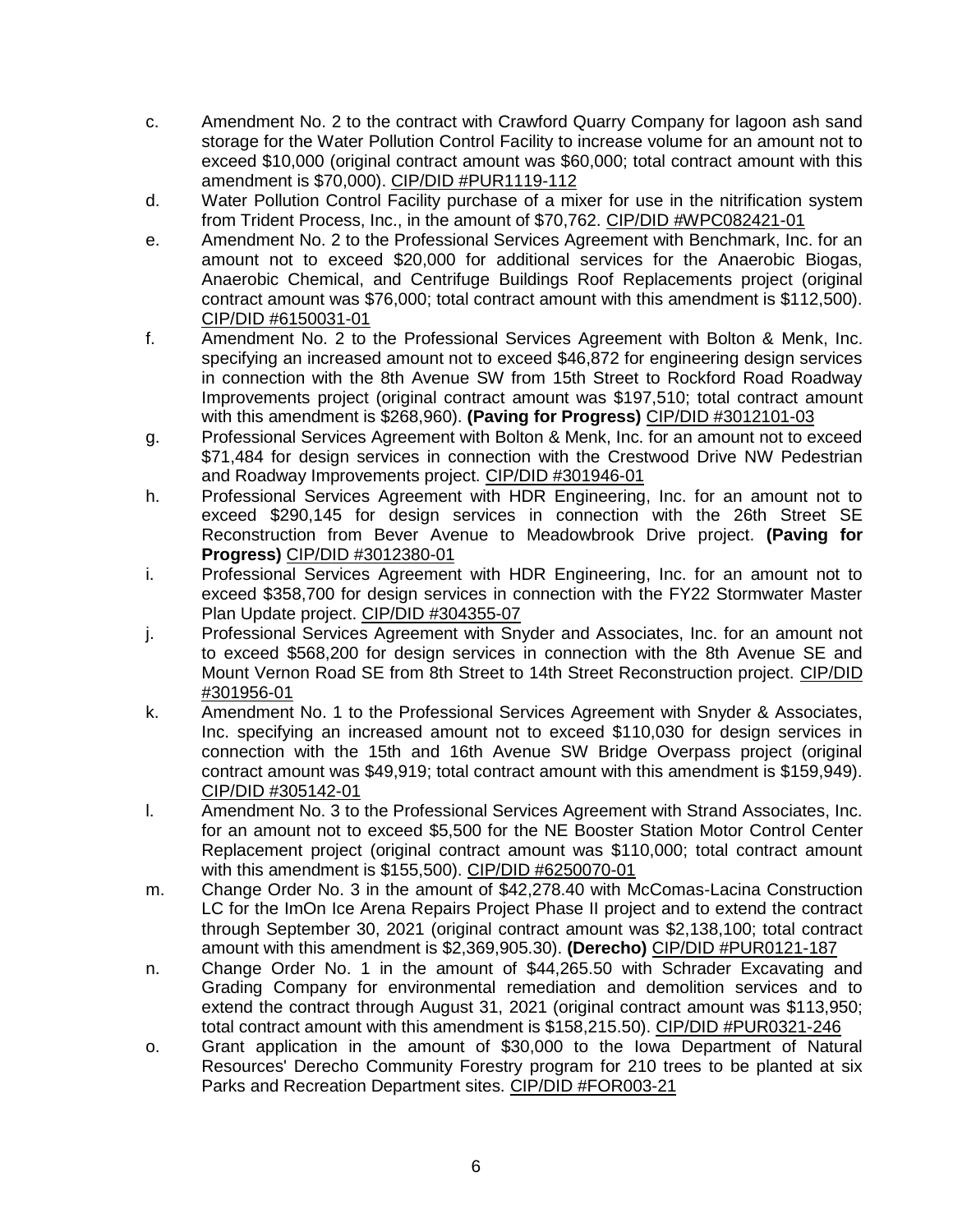- p. Amendment No. 1 to the agreement with the City of Marion for the provision of wastewater treatment. CIP/DID #WPC06-11-19
- q. First Amendment to the Memorandum of Agreement in the amount of \$60,000 with Urban Dreams to create and implement workforce-training programs through June 30, 2022. CIP/DID #CM008-20
- r. Tenant Purchase Agreement in the amount of \$50 with Goldstar Construction, LLC for land at 405 1st Avenue SW in connection with the 1st Avenue W from 6th Street to Cedar River Bridge Pavement Rehabilitation & Traffic Signal Improvements project. CIP/DID #301987-00
- s. Accepting a Public Improvements Petition and Assessment Agreement from KC Land Holdings, LLC for property at 4035 1st Avenue E. CIP/DID #ASDP-031741-2021
- t. Accepting a Shared Access Easement from Brick Leasing, LLC for property at 3214 1st Avenue NE. CIP/DID #PLSV-031780-2021
- u. Purchase Agreement and Agreement for Temporary Construction Easement in the amount of \$125 from Casey's Marketing Company for land at 130 41st Avenue Drive SW in connection with the Bowling Street SW from 50th Avenue to Wilson Avenue Sidewalk Infill project. CIP/DID #301876-00
- v. Purchase Agreement and Agreement for Temporary Construction Easement in the amount of \$315 from David and Annette Grant for land at 3001 Bowling Street SW in connection with the Bowling Street SW from 50th Avenue to Wilson Avenue Sidewalk Infill project. CIP/DID #301876-00
- w. Agreement for Temporary Construction with Tyler Sieman in the amount of \$65 for land at 383 15th Avenue SW in connection with the 15th Avenue SW from 4th Street to C Street Rehabilitation project. **(Paving for Progress)** CIP/DID #3012100
- x. Encroachment Agreement to permit the construction of concrete decking to encroach onto a water main easement at 460 Liberty Drive SE as requested by Nathaniel and Ashley Mealhow. CIP/DID #ENCR-014061-2021
- y. Encroachment Agreement to permit the construction of a chain link fence to encroach onto a public utility easement at 1818 9th Avenue SW as requested by Drew and Jennifer Sommerfelt. CIP/DID #ENCR-013713-2021
- z. Awarding and approving contract in the amount of \$19,231,500, bond and insurance of Miron Construction Co., Inc. for the Northwest Water Treatment Plant Softening Basin Addition project (estimated cost was \$16,500,000). CIP/DID #6250072-03

## **REGULAR AGENDA**

- 29. Report on bids for the Tower Terrace Road Reconstruction from approximately 300' East of Edgewood Road to approximately 1,000' West of Miller Road project (estimated cost is \$1,550,000) (Tim Mroch). CIP/DID #301975-03
- 30. Report on bids for the FY 2022 Sidewalk Repair Program project (estimated cost is \$800,000) (Tim Mroch). CIP/DID #3017022-01
	- a. Resolution awarding and approving contract in the amount of \$761,470.50, plus incentive up to \$20,000, bond and insurance of Ti-Zack Concrete Inc. for the FY 2022 Sidewalk Repair Program project.